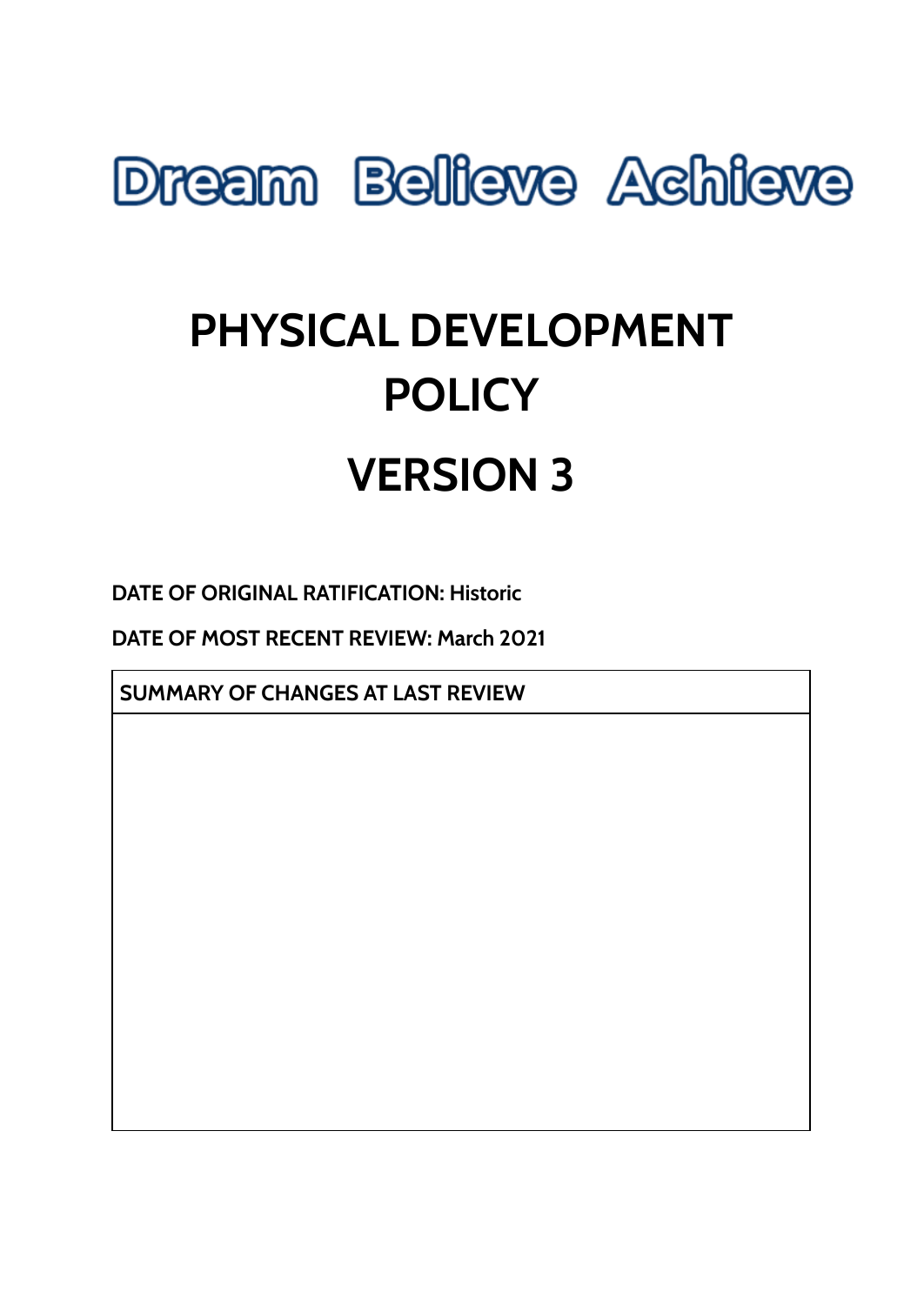

| <b>RECORD OF CONSULTATION</b> |                                                                                       |
|-------------------------------|---------------------------------------------------------------------------------------|
| <b>DATE</b>                   | <b>CONSULTATION DETAILS</b>                                                           |
| <b>March 2021</b>             | PE Team consulted to update document with reference to Sports Partnership<br>guidance |
|                               |                                                                                       |
|                               |                                                                                       |
|                               |                                                                                       |
|                               |                                                                                       |
|                               |                                                                                       |
|                               |                                                                                       |
|                               |                                                                                       |

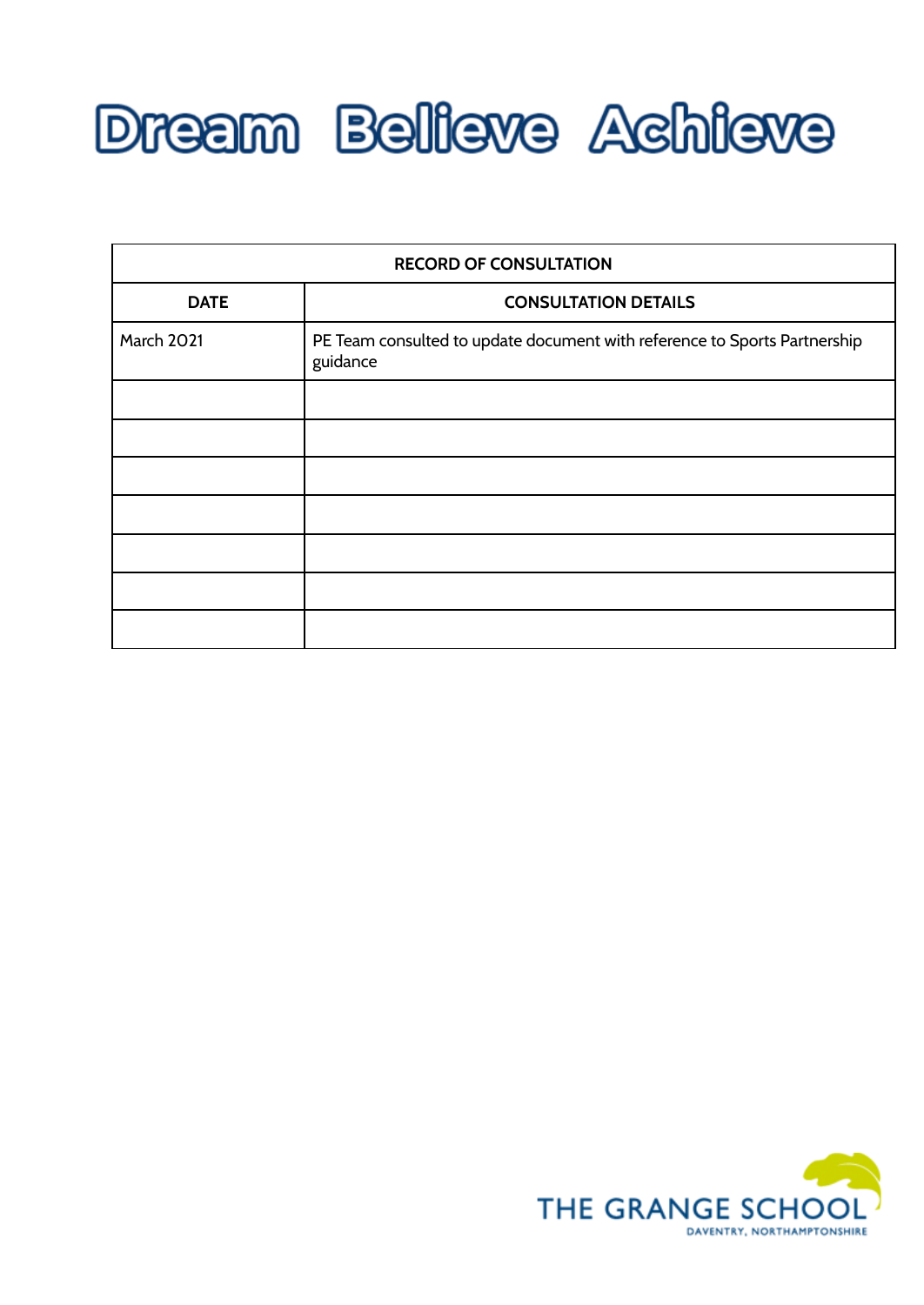## **The Grange School**

## **Physical Development Policy**

## **The Grange School Vision**

The Grange School Vision is for every child to achieve their full potential. Everyone at The Grange School has the highest expectations for all the children. We are extremely proud of them and want them to achieve their very best in everything that they do. We want each and every child to have the best opportunities in life. We are always striving to improve what we do. We want our pupils to love coming to school and to be enthusiastic and successful learners.

# **Physical Education**

At The Grange School we believe that Physical Education helps to develop the whole child and encourages them to adopt healthy lifestyles throughout their lives. We value and celebrate the contribution sport can make on developing the quality of life for our children. We recognise and celebrate all achievements to promote sport and physical activity across the school. Individual and team successes are celebrated in our Celebration assembly. We believe that every child has an entitlement to a broad, balanced and relevant physical education, with ample opportunities for the children to be competitive and achieve their best. It is essential that the physical education curriculum meet the needs of all of our children. We offer a wide range of opportunities for children to participate in both intra and inter school competitions.

We believe that from Nursery through to Year 6 all children should be able to participate in the highest quality learning in and through physical activity. We are committed to ensuring that every child reaches their full potential and that they have access to well planned and personalised lessons to ensure progression in skills, knowledge and understanding in each area of physical education.

### **We aim to:**

- Engage with a wide variety of sports and develop positive attitudes towards healthy, fitness and hygiene
- Develop in all children the ability to engage fully with sport as both sportsman and young sports leaders
- Enable all of the children to share and celebrate their achievements in sport and to experience working independently and in teams in the pursuit of excellence
- Develop an understanding of the place of sport in society, in history and as a career pathway
- Increase participation in competitive sports both in school and the local community
- Provide a learning environment that is inclusive of all children

### **We will:**

- Provide a high quality, broad, balanced and relevant curriculum
- Provide opportunities for deep learning in and through physical activity
- Provide opportunities for pupils to experience a wide range of sports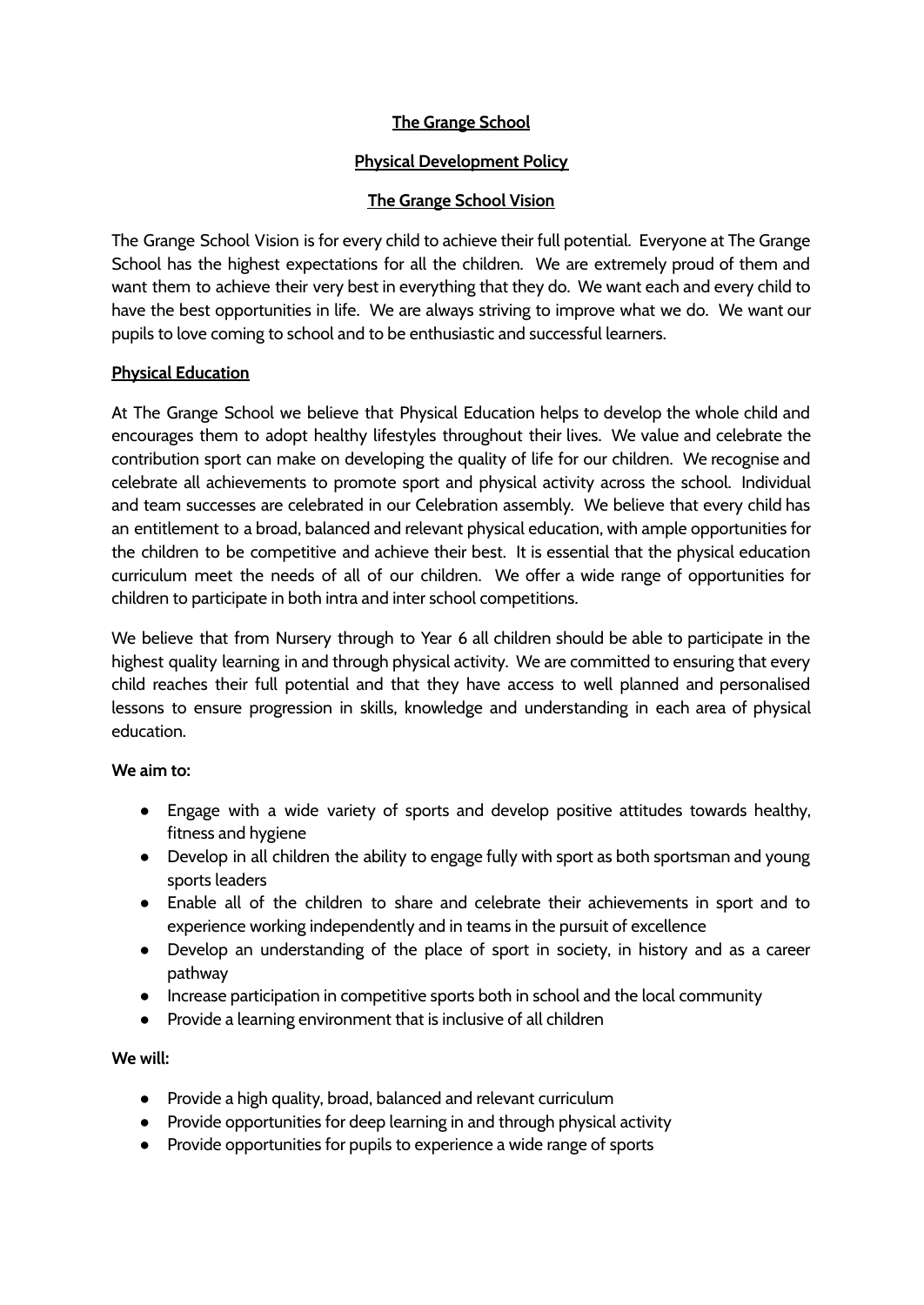- Provide opportunities to develop imagination, self-esteem, confidence and independence through participation in PE
- Ensure that all staff have access to continual professional development that keeps them up to date with developments in PE
- Ensure all children are given the opportunity to take part in competitive sports
- Ensure that every child has the opportunity to share their achievements with others
- Provide a wide range of extra-curricular activity in sport with opportunities for all children to participate
- Provide the highest quality of resources for arts

### **Monitoring and Evaluation**

We monitor and evaluate the quality of our arts education against our stated aims and objectives. The process of monitoring and evaluation includes:

- Analysis of data
- Self-Evaluation by all subject leaders
- Identification of strengths/areas for development linked to the whole school improvement plan
- Pupil progress meetings
- Annual curriculum review
- Identifying and sharing good practice
- Focused learning walks
- Governor feedback and scrutiny
- Subject reviews as part of the strategy group monitoring and evaluation schedule
- Regular discussions and interviews with children, families, teachers and learning mentors

### **Staffing**

PE is taught by class teachers or a PE specialist throughout the school. Children in years 5 and 6 receive swimming lessons from qualified swimming instructors at a local leisure centre.

#### **Planning and Assessment**

Teachers plan challenging lessons, identifying children targeted for intervention and extension activities. Teachers support children in identifying and understanding how they can improve their skills in PE through effective AFL. Subject leaders support teachers in developing assessment materials in the arts subject areas.

### **Curriculum Provision**

Our curriculum reflects the importance we place on physical development at The Grange. We provide a broad, balanced and varied curriculum that allows for children to experience a wide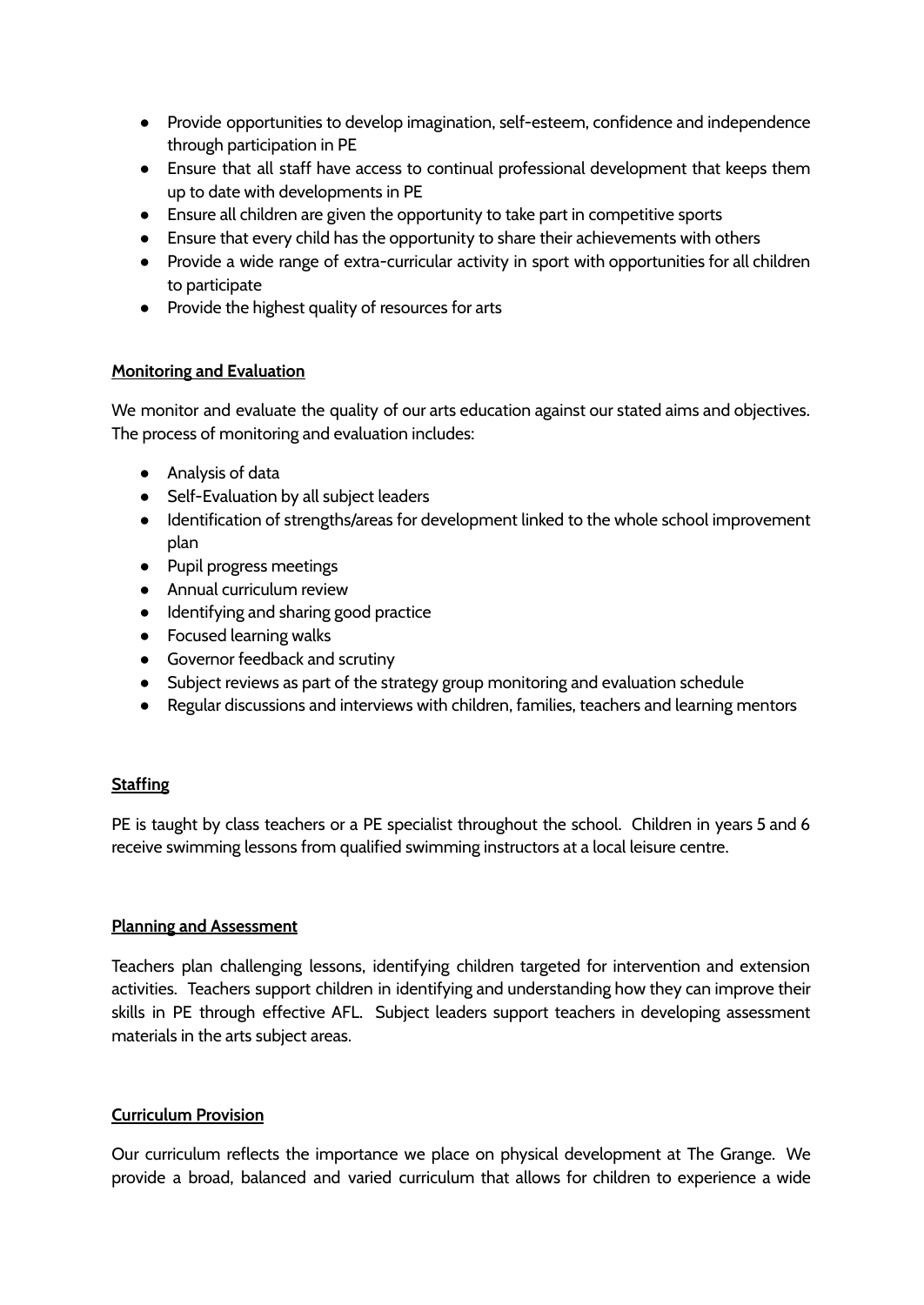variety of sports in which to develop their skills. The long term planning defines what pupils will learn (knowledge, skills and understanding) to ensure continuity and progression. Planning is flexible to seize on the children's own interests or to accommodate particular events that may occur. Subject leaders monitor planning and are always available to plan with staff.

#### **CPD**

Staff have opportunities to attend training courses provided by the local authority where needs are identified. Our School Improvement Plan outlines key priorities which form the basis of performance management for all staff. We review and monitor the impact of CPD on teaching and learning through lesson observation, learning walks, planning scrutiny, performance management, curriculum review, team teaching, and sharing good practice.

#### **Equal Opportunities and Special Educational Needs**

We provide opportunities in sport for all our children, regardless of gender, race, disability or ability. Planning is differentiated to support less able and is challenging for more able. A wide range of resources are available to ensure all pupils can participate in physical activity.

#### **Extra Curricular Activities**

We offer a range of sports clubs, which are available to all pupils. Clubs include: football, tag-rugby, golf, kwik cricket, tennis, athletics, Multi Skills and Football Fitness, a variety of dance clubs, Hotshots (basketball) and gymnastics. We are keen to participate in a wide range of inter sport competitions with local schools.

#### **Facilities and Resources**

As a primary school we have access to an indoor gymnasium, outdoor adventurous activity areas, three playgrounds and a field. As well as superb facilities in which to teach, the school also has well resourced PE stores both inside and outside, its own portable football and netball goals, portable and fixed gymnastics equipment as well as many mats and benches. Equipment is checked regularly and stock replenished as often as budget allows. Teachers has access to equipment and literature, via the coordinator.

### **Health and Safety**

All staff and children are trained how to set up and put away equipment safely. In the event of an emergency, phones are within a short distance of all PE lesson locations, every class teacher has an 'emergency' card and first aid boxes are available in individual year groups and the main office. Children and staff are expected to wear appropriate clothing to participate in sporting activity.